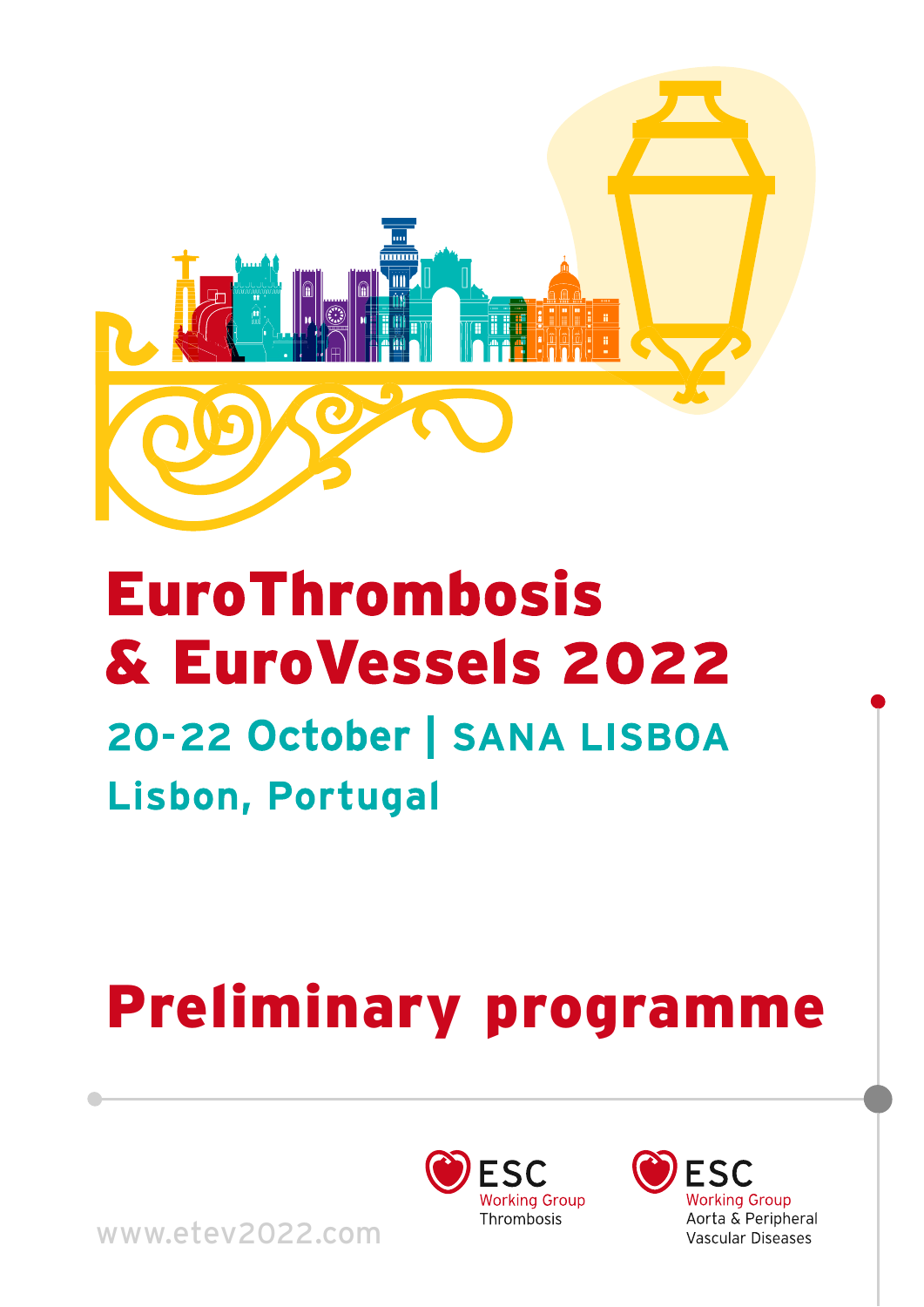## Organisation & Committees

#### **Organiser**

 $\bullet$ 

European Society of Cardiology (ESC)

Working Group on Thrombosis (WG T)

Working Group on Aorta and Peripheral Vascular Diseases (WG APVD)

European Heart House Les Templiers 2035 Route des Colles CS 80179 Biot 06903 Sophia Antipolis Cedex, France workinggroups@escardio.org

#### **Committees**

#### **Executive committee**

- $\bullet$ João Morais, Portugal EuroThrombosis & EuroVessels 2022 Chairperson
- Lucia Mazzolai, Switzerland EuroThrombosis & EuroVessels 2022 Co-Chairperson ESC Working Group on Aorta and Peripheral Vascular Diseases Chairperson
- Gemma Vilahur, Spain EuroThrombosis & EuroVessels 2022 Co-Chairperson ESC Working Group on Thrombosis Chairperson
- Victor Aboyans, France EuroThrombosis & EuroVessels 2022 Co-Chairperson ESC Working Group on Aorta and Peripheral Vascular Diseases Past-Chairperson
- Dirk Sibbing, Germany EuroThrombosis & EuroVessels 2022 Co-Chairperson ESC Working Group on Thrombosis Past-Chairperson

#### **Scientific committee**

- $\bullet$ Andrea Rubboli, Italy ESC Working Group on Thrombosis Chairperson-Elect
- Oliver Schlager, Vienna ESC Working Group on Aorta and Peripheral Vascular Diseases Chairperson-Elect
- $\bullet$ Diana Gorog, United Kindgom ESC Working Group on Thrombosis Treasurer
- $\bullet$ Marco De Carlo, Italy ESC Working Group on Aorta & Peripheral Vascular Diseases Nucleus Member
- Bianca Rocca, Italy ESC Working Group on Thrombosis Nucleus Member

#### **Meeting secretariat**

#### **FactorChave**

Miraflores Office Center, Avenida das Tulipas, n.º 6, 19.º 1495-161 Algés, Portugal www.factorchave.pt etev2022@etev2022.com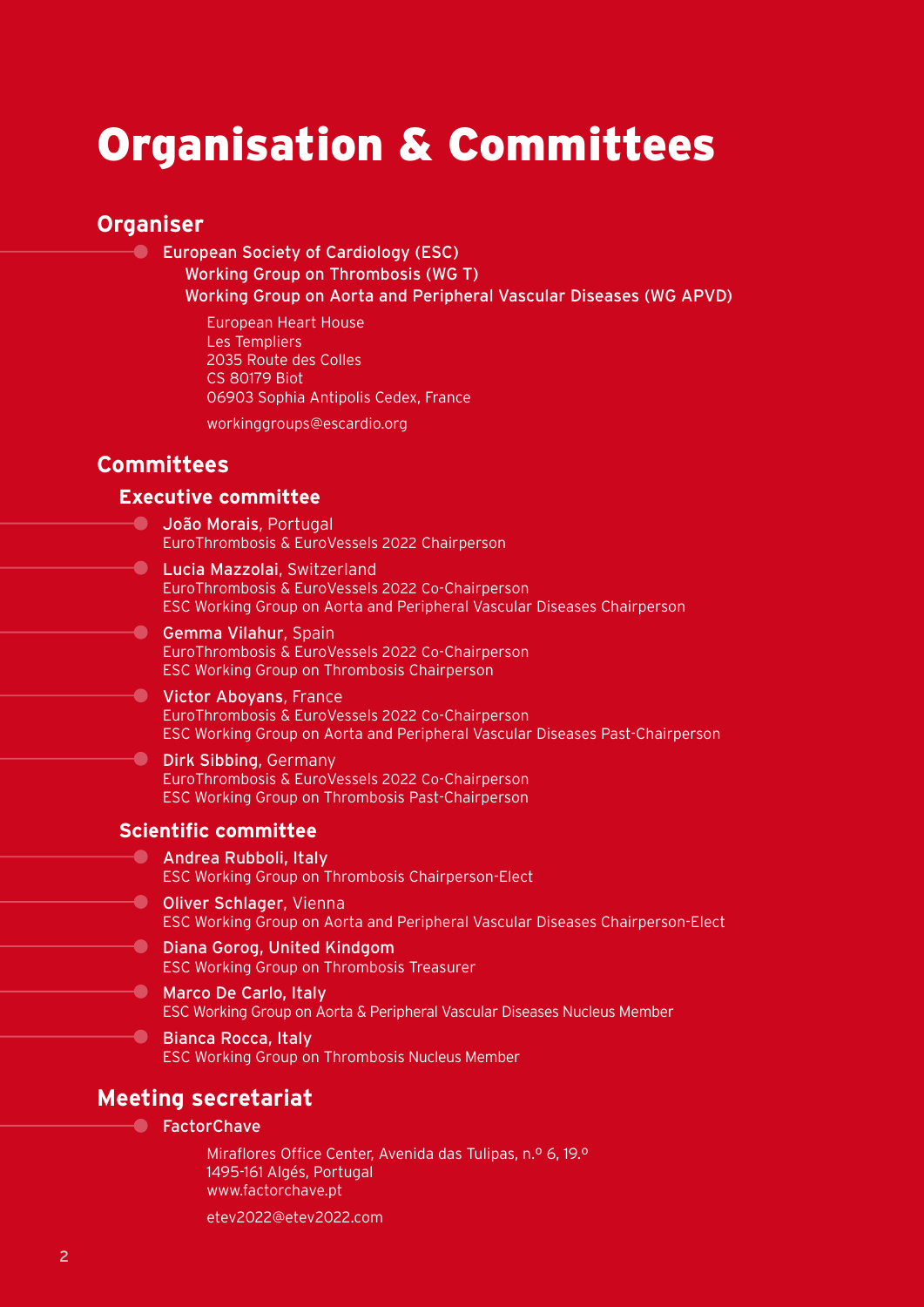

Dear Colleagues,

EuroThrombosis & EuroVessels 2022 is a joint scientific meeting organized by the Working Group on Thrombosis and the Working Group on Aorta and Peripheral Vascular Diseases of the European Society of Cardiology (ESC).

In 2022 we are recovering from a long dark period related to the devastating pandemia affecting the global world. For this recovery nothing better than a face-to-face scientific meeting.

For this purpose, an intense three-day scientific programme will update you from basic science to translational medicine and clinical practice in the areas of atherosclerosis, vascular biology and atherothrombosis.

Topics will include coronary artery disease, peripheral arterial disease, atrial fibrillation, stroke, aortic syndromes and cardiovascular prevention. Pharmacotherapy and the use of endovascular devices will form a substantial part of the meeting, giving to the clinician an update in order to guide and encourage optimal day-to-day clinical practice.

At this meeting, the etiology and basic principles of these conditions and disease states will be explored in depth, to drive forward research and innovation in these areas. Basic and translational science will be presented alongside the latest concepts in diagnosis and treatment.

A significant part of the meeting will be dedicated to the presentation of original clinical and translational research in poster format, allowing the exchange of ideas and experience among researchers and clinicians.

The scientific programme will be delivered by an expert faculty consisting of the most prominent European names in the respective areas.

Alongside opportunities for education and learning, the possibilities for networking between young clinicians/scientists and experienced researchers, clinicians and faculty elements will create unique opportunities for development of new ideas and future collaboration.

The beautiful city of Lisbon, repeatedly named as one of the best tourist destinations in Europe, is the perfect setting for this outstanding scientific event. Being modern but also associated with great traditions, Lisbon has a special atmosphere and ambience recognized by all visitors.

EuroThrombosis & EuroVessels 2022 will become an important milestone in continuing medical education in 2022. We very much hope you will be able to share in this exciting, cutting-edge meeting with us.

Gemma Vilahur WG Thrombosis

João Morais ETEV 2022 Chairperson

Lucia Mazzolai WG Aorta and Peripheral Vascular Diseases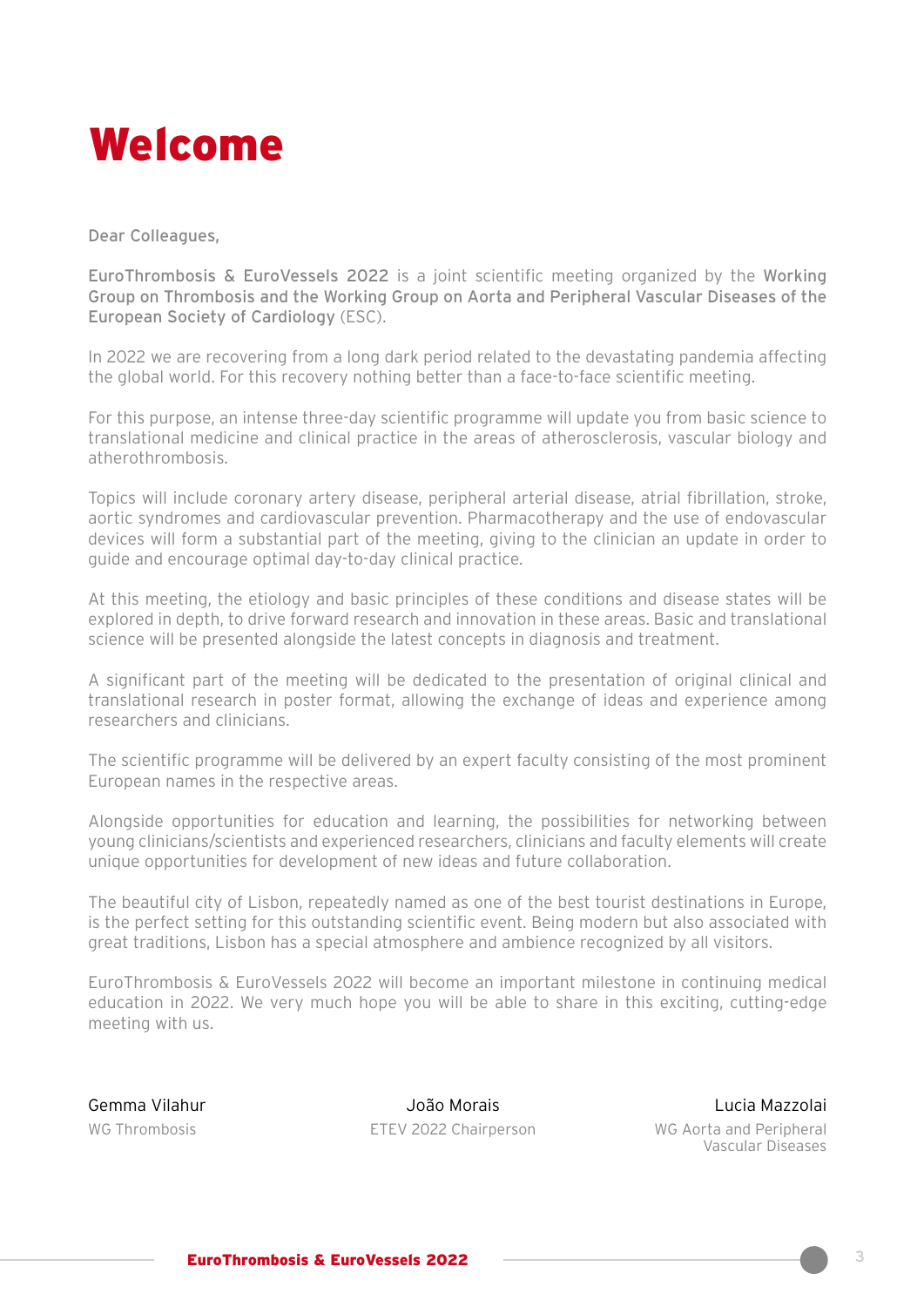## Meeting at a glance

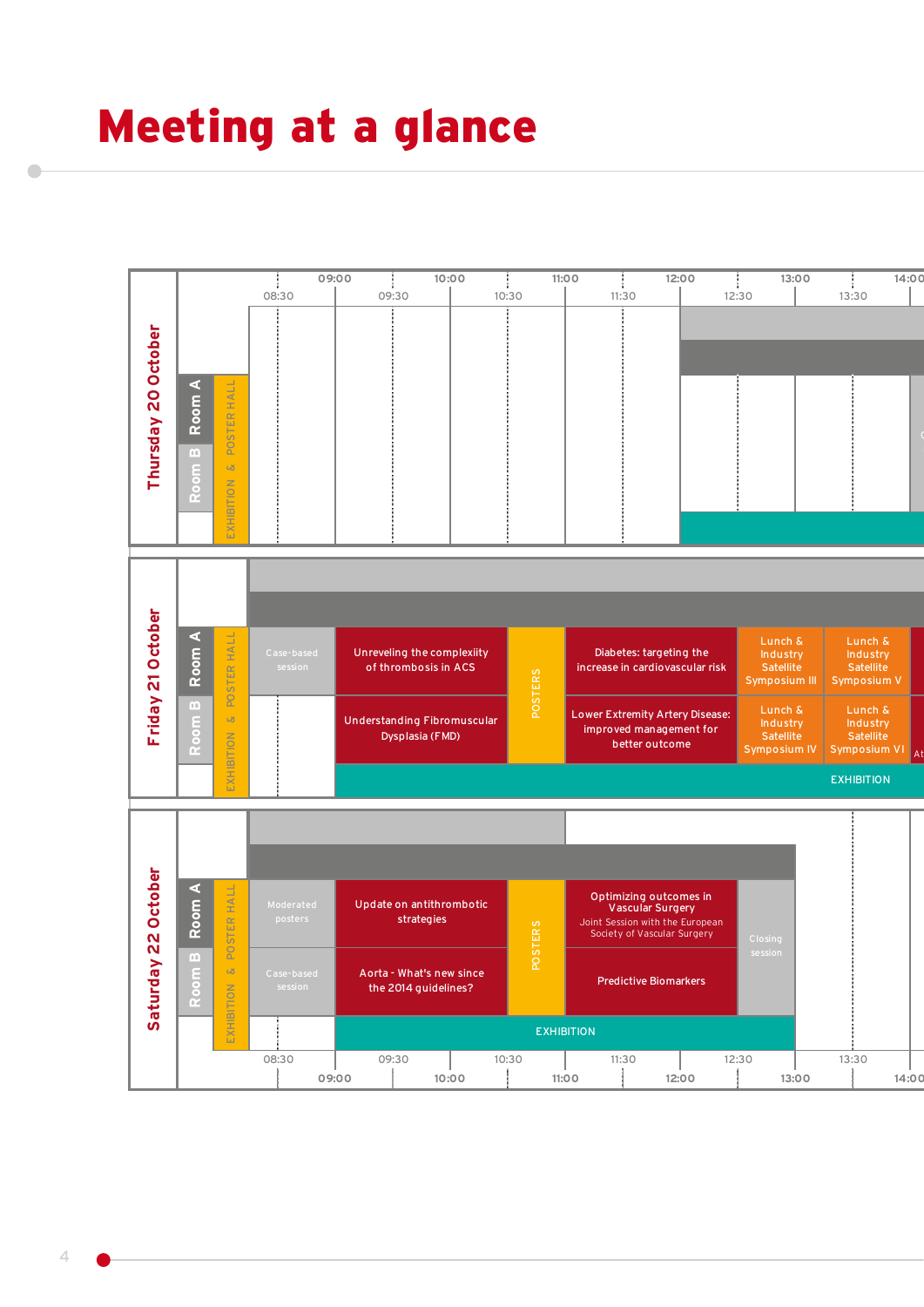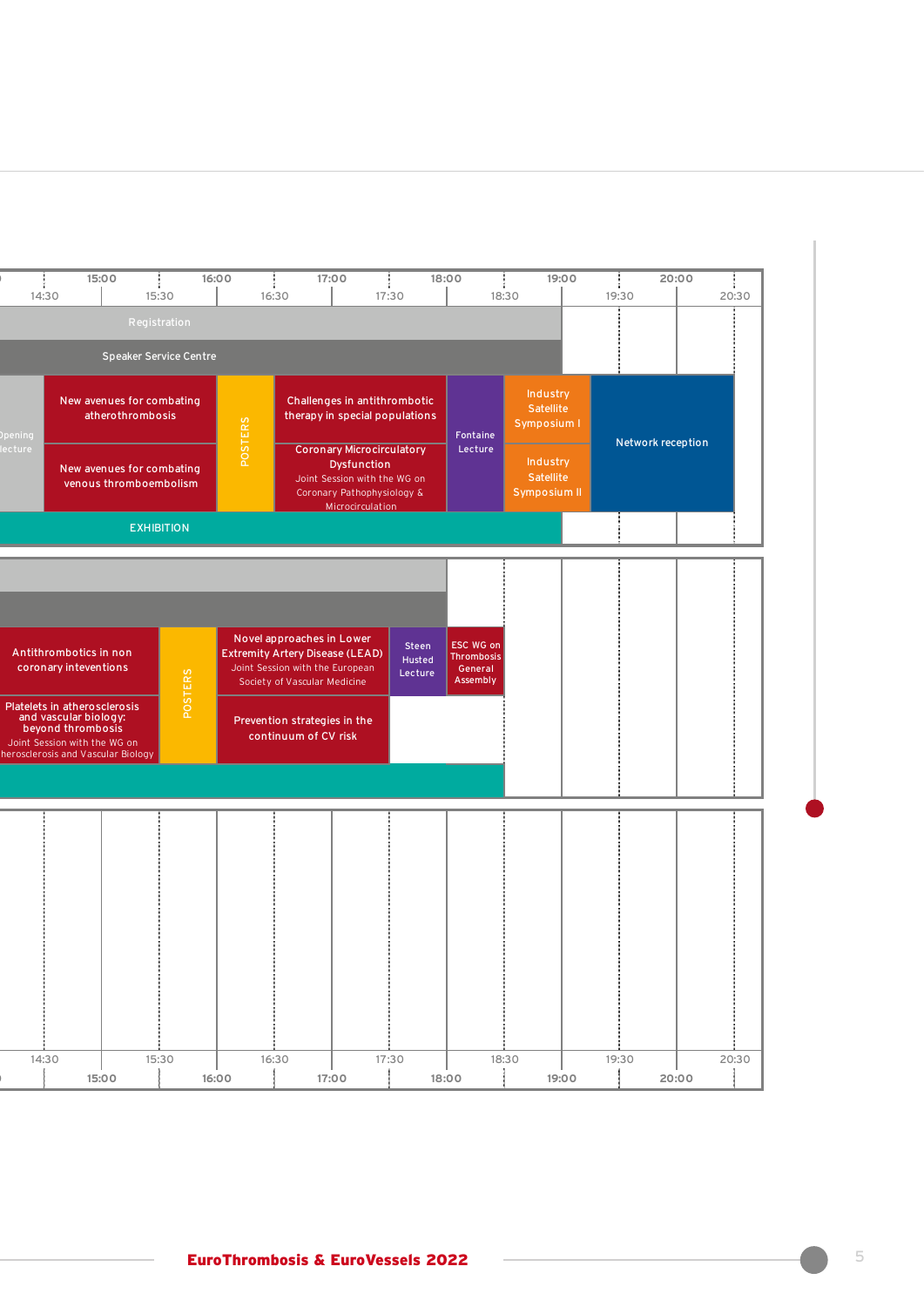## Scientific Programme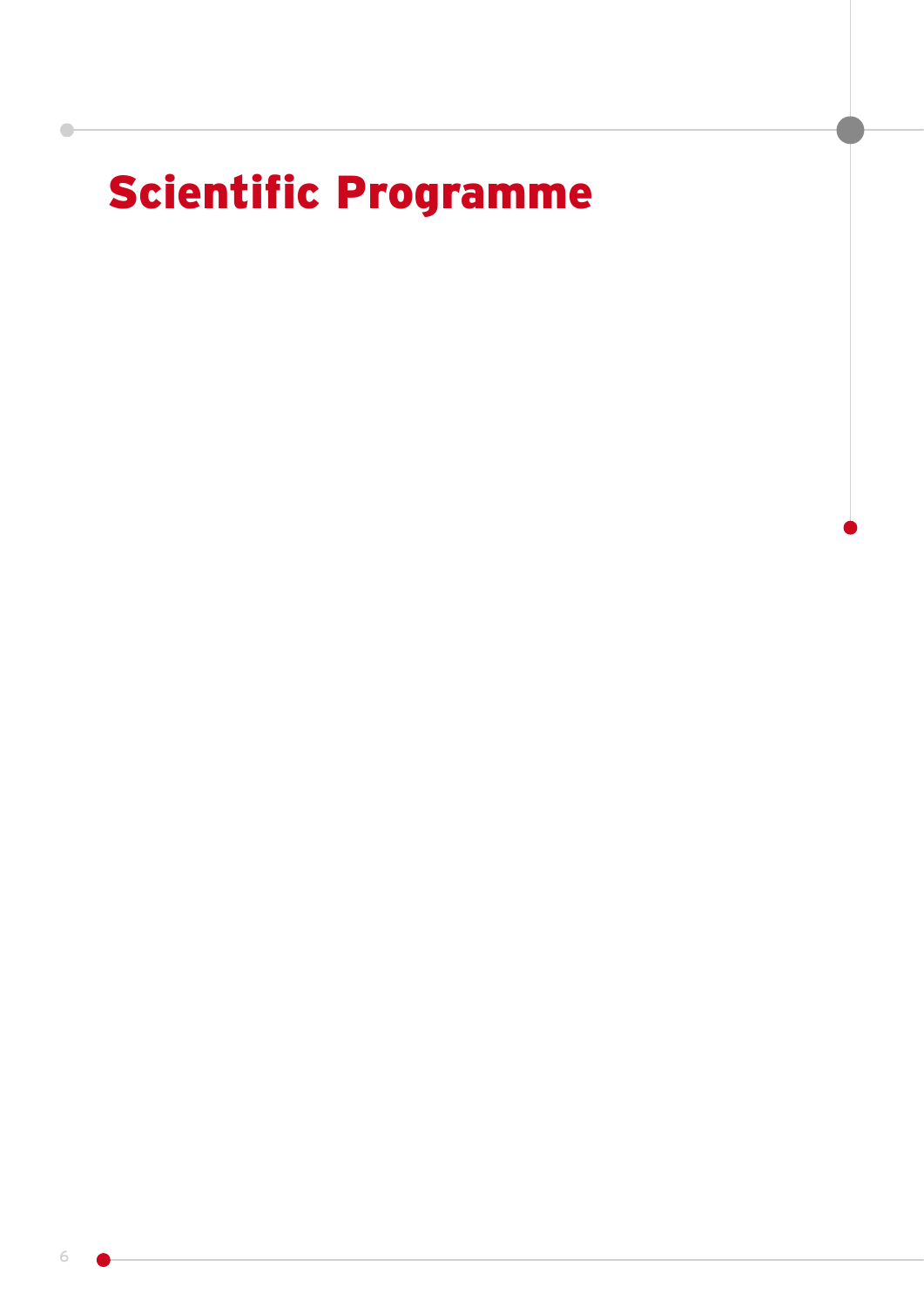### Thursday, 20 October

#### 14:00 - 14:25

**ROOM A/B | Opening lecture**

• ATHEROTHROMBOSIS: a contemporary overview a glimpse into the future

#### 14:30 - 16:00

**ROOM A | New avenues for combating atherothrombosis**

- The era of personalized medicine on antithrombotics
- Ongoing preclinical and clinical trials on FXIa and FXIIa
- New developments in P2Y12 blockade
- Repurposing old drugs targeting inflammation

#### **ROOM B | New avenues for combating venous thromboembolism**

- Pulmonary embolism: for whom revascularization is an option?
- Deep vein thrombosis: for whom revascularization is an option?
- Personalized treatment of VTE in non cancer patients
- Personalized treatment of VTE in cancer patients

16:00 - 16:30 | Posters & coffee break

#### 16:30 - 17:55

**ROOM A | Challenges in antithrombotic therapy in special populations** 

- Cardiogenic shock
- Polyvascular atherosclerotic disease
- The ederly and the very elderly
- Chronic kidney disease

**ROOM B | Coronary Microcirculatory Dysfunction**

Joint Session with the ESC WG on Coronary Pathophysiology & Microcirculation

- Role of coronary microvascular dysfunction in cardiovascular disease
- Ischemic heart disease in women: Risk Factors and Pathophysiology
- How to address the no-reflow phenomenon in ACS
- The role of peripheral vein microcirculation on adverse clinical outcomes

#### 18:00 - 18:25

**ROOM A/B | Fontaine Lecture**

• Global Burden PAD

#### 18:30 - 19:15

**ROOM A | Industry Satellite Symposium I ROOM B | Industry Satellite Symposium II**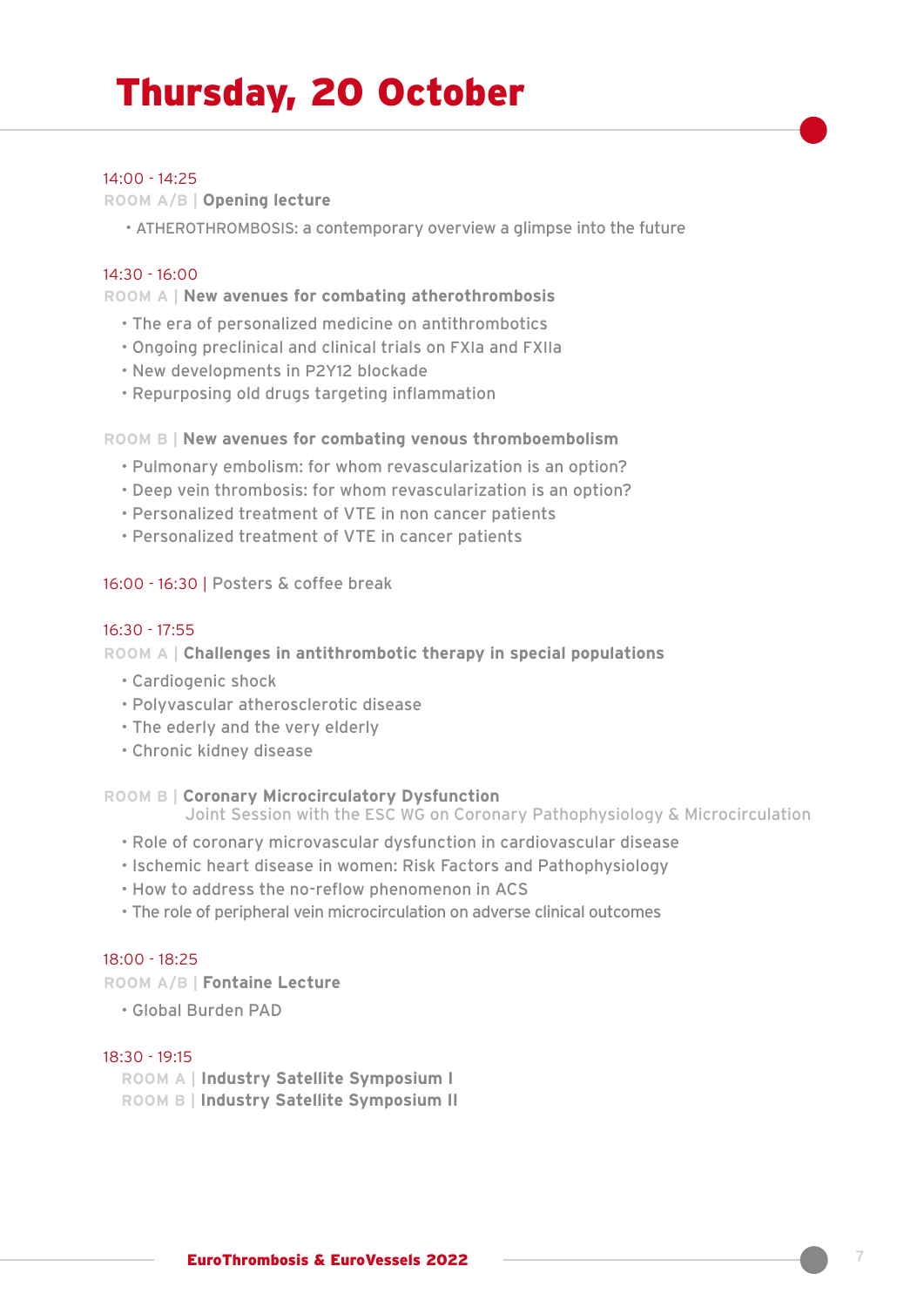## Friday, 21 October

#### 08:00 - 08:55

**ROOM A | Case-based session** Organised by the ESC WG on Thrombosis Young Researchers

#### 09:00 - 10:30

**ROOM A | Unreveling the complexity of thrombosis in ACS**

- Cardiac benefits of P2Y12 inhibitors beyond their antiplatelet properties
- Monocyte and macrophage subsets in coronary artery disease and beyond
- Epigenetics in atherothrombosis
- Factor Xa and platelet activation

#### **ROOM B | Understanding Fybromuscular Dysplasia (FMD)**

- Understanding and phenotyping FMD in 2022
- OMICS in FMD
- Treating FMD and beyond
- FMD in coronary arteries (imaging and management)

10:30 - 11:00 | Posters & coffee break

#### 11:00 - 12:25

**ROOM A | Diabetes: targeting the increase in cardiovascular risk** 

- Managing lipids: does LDL still matter?
- Managing glucose metabolism: does glycemia still matter?
- How to stratify risk in diabetic patients
- Platelet inhibition

**ROOM B | Lower Extremity Artery Disease: improved management for better outcome**

- Optimal pharmacotherapy
- Best Exercise training modalities
- Endovascular revascularization? What we know and where we are heading to
- Biomarkers in LEAD

#### 12:30 - 13:15

**ROOM A |** Lunch & **Industry Satellite Symposium III ROOM B |** Lunch & **Industry Satellite Symposium IV**

#### 13:20 - 14:05

**ROOM A |** Lunch & **Industry Satellite Symposium V ROOM B |** Lunch & **Industry Satellite Symposium VI**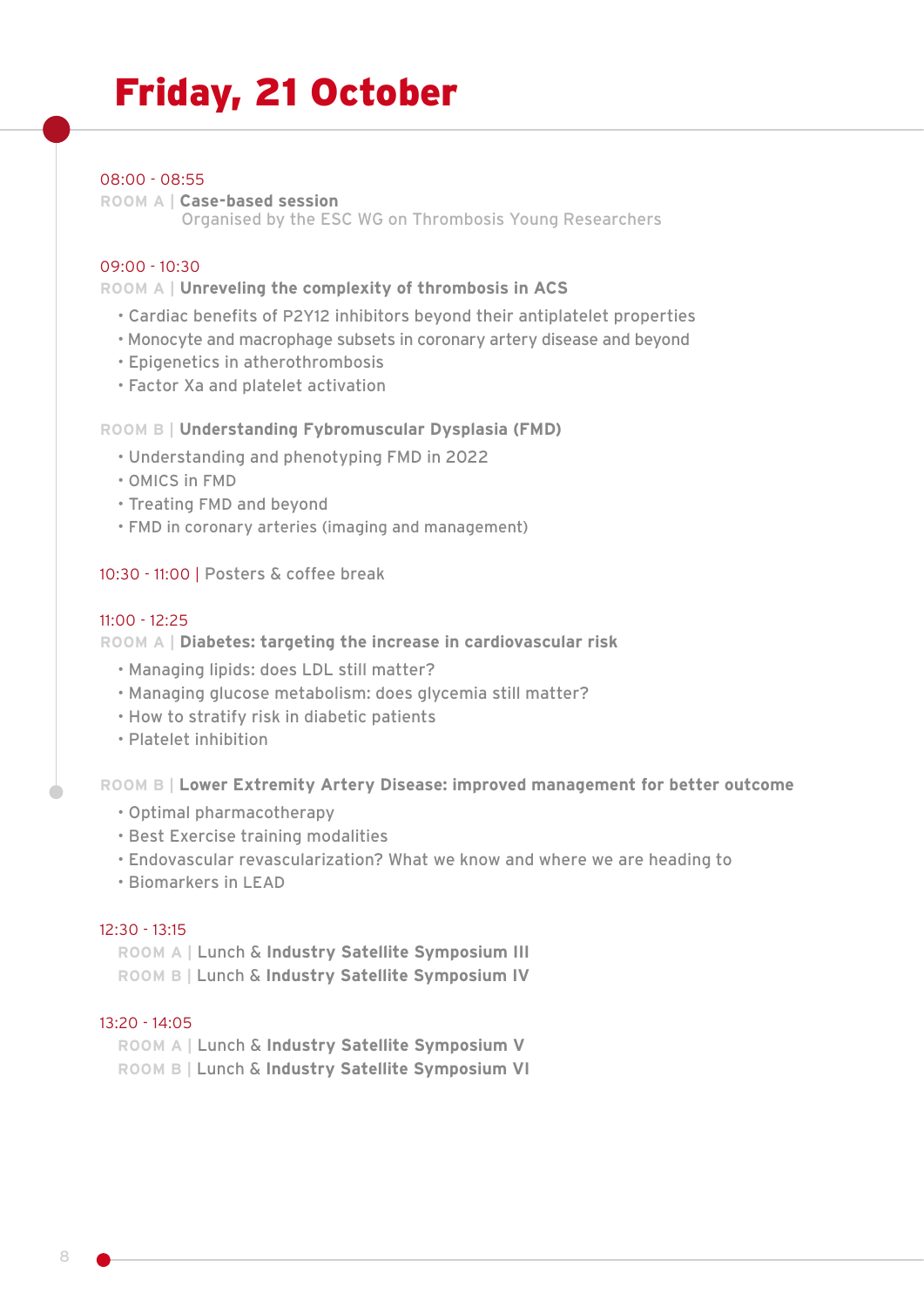#### 14:10 - 15:40

**ROOM A | Antithrombotics in non coronary interventions** 

- TAVI
- Left Atrial Appendage and PFO
- Peripheral revascularization
- Aortic endovascular therapy

**ROOM B | Platelets in atherosclerosis and vascular biology: beyond thrombosis** Joint Session with the ESC WG on Atherosclerosis and Vascular Biology

- Platelet-derived extracellular vesicles, chemokines and cell adhesion molecules in atherosclerosis
- Platelet-derived EVs as biological players after myocardial infarction good or bad?
- Platelets in vascular and valvular calcification
- Vascular injury and repair and the journey of microthrombi following mechanical thrombectomy

15:40 - 16:00 | Posters & coffee break

#### 16:00 - 17:25

**ROOM A | Novel approaches in Lower Extremity Artery Disease (LEAD)** Joint Session with the European Society of Vascular Medicine

- Supervised exercise training in LEAD: alternative or adjuvant to revasculaization?
- Interventional management of calcified arterial lesions
- Regenerative therapy in no-option chronic limb threatening ischemia
- Air pollution and Critical Limb Ischemia

**ROOM B | Prevention strategies in the continuum of CV risk**

- Effects of exercise training on atherothrombotic risk
- The polypill in primary and secondary prevention. Where do we stand?
- Preventive strategies in patients with CKD
- Association between influenza vaccination and cardiovascular diseases

#### 17:30 - 17:55

**ROOM A | Steen Husted Lecture**

• Current advances in ischemic stroke research and therapies

#### 18:00 - 18:30

**ROOM A | ESC WG on Thrombosis General Assembly**

• General information to members of the Working Group (ongoing and upcoming activities)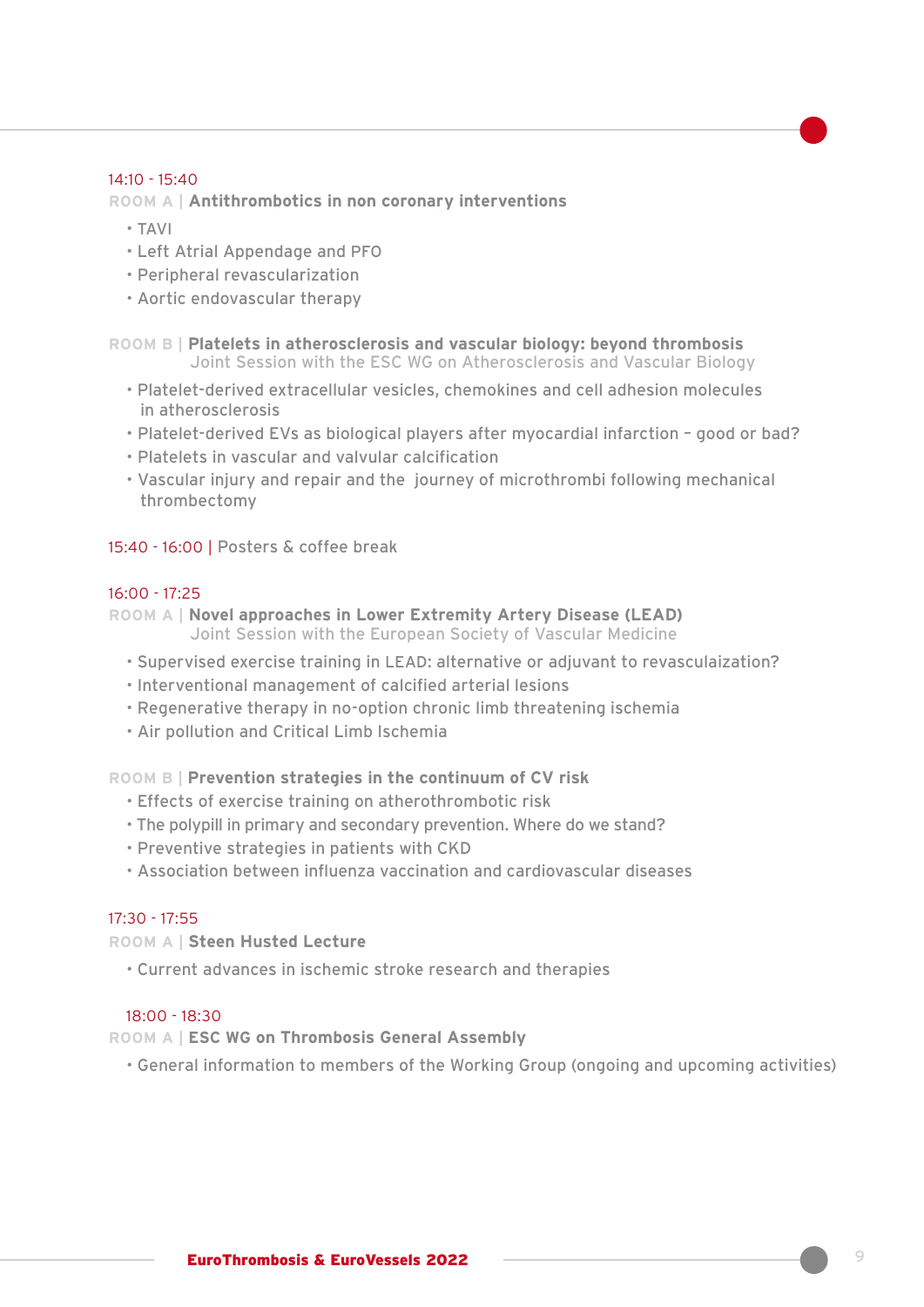## Saturday, 22 October

#### 08:00 - 08:55

**ROOM A | Moderated posters**

**ROOM B | Case-based session** Organised by the ESC WG on Aorta and Peripheral Diseases

#### 09:00 - 10:30

#### **ROOM A | Update on antithrombotic strategies**

- Novel DAPT strategies for individualized treatment of CAD patients: Phenotyping & Genotyping approaches
	- Antithrombotic strategies after AMI
- Dual pathway in atherothrombotic disorders
- Atrial fibrillation

#### **ROOM B | Aorta - What's new since the 2014 guidelines?**

- Genetics of Aortic Diseases
- New multimodality imaging techniques of the thoracic and abdominal aorta
- Type B aortic dissection: when to intervene
- Ruptured AAA: from prevention to intervention

#### 10:30 - 11:00 | Posters & coffee break

#### 11:00 - 12:25

**ROOM A | Optimizing outcomes in Vascular Surgery**  Joint Session with the European Society of Vascular Surgery

- Should we continue to screen cardiac diseases prior to peripheral revascularization?
- Optimal medical treatment of candidates to Vascular Surgery in 2022
- Peri-operative management of antithrombotic therapies
- Follow-up after vascular intervention

**ROOM B | Predictive Biomarkers**

- Biomarkers of bleeding
- Biomarkers of arterial thrombosis
- Biomarkers of fibrinolysis
- Biomarkers of venous thrombosis

12:30 - 13:00 | Poster awards and closure of conference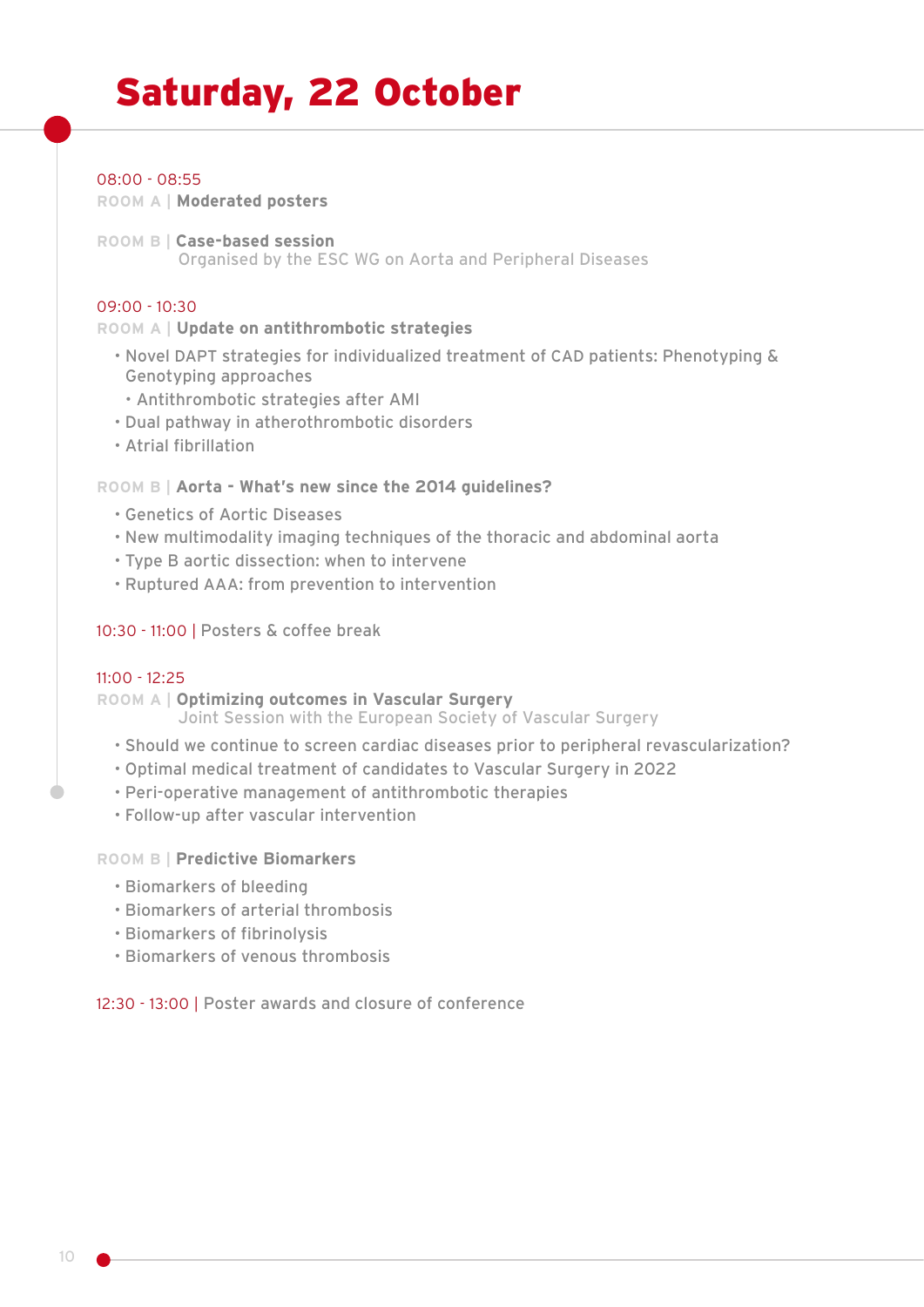EuroThrombosis & EuroVessels 2022 11